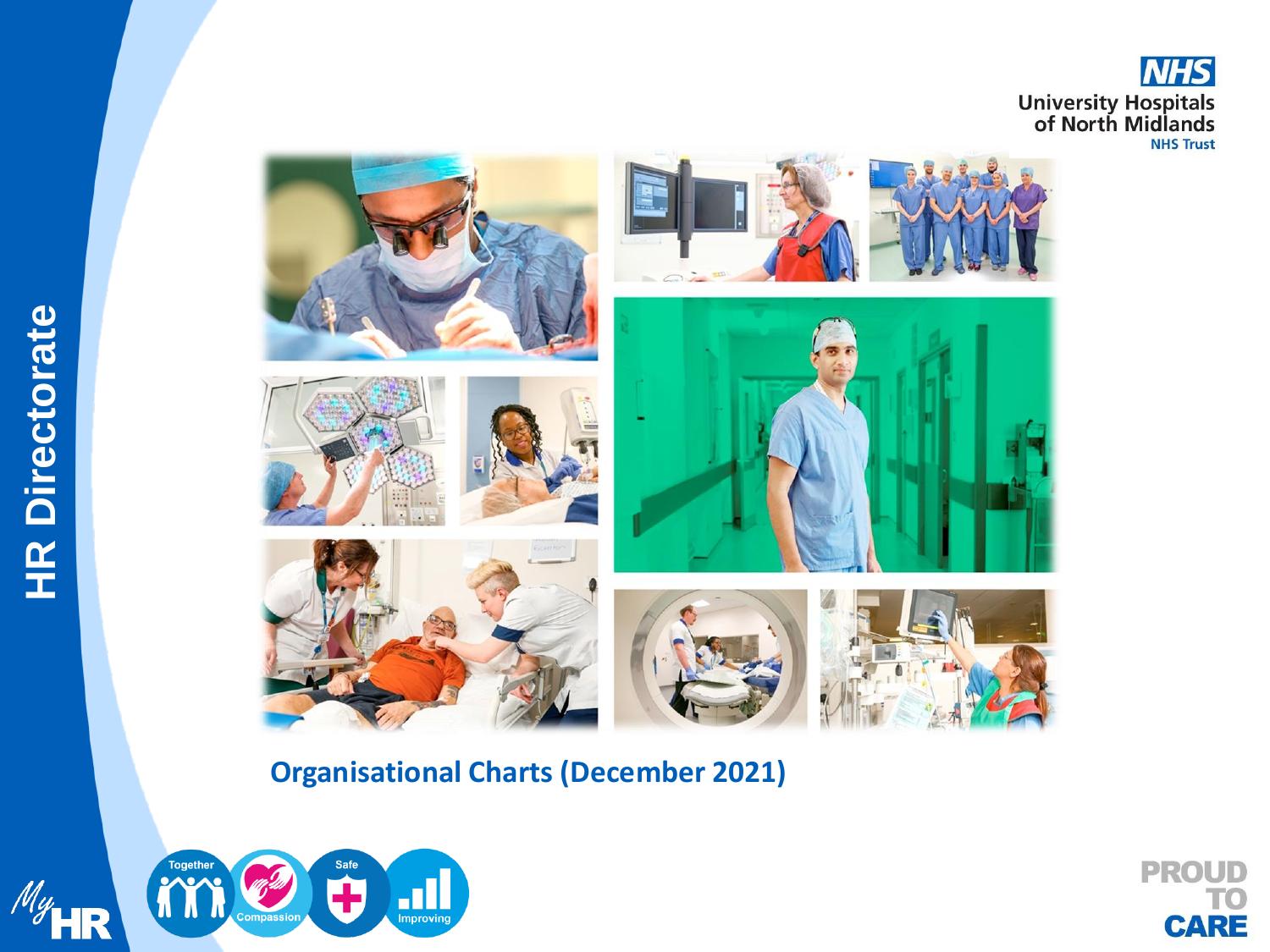# University Hospitals<br>of North Midlands<br>MHS Trust







**NHS** 

**NHS Trust**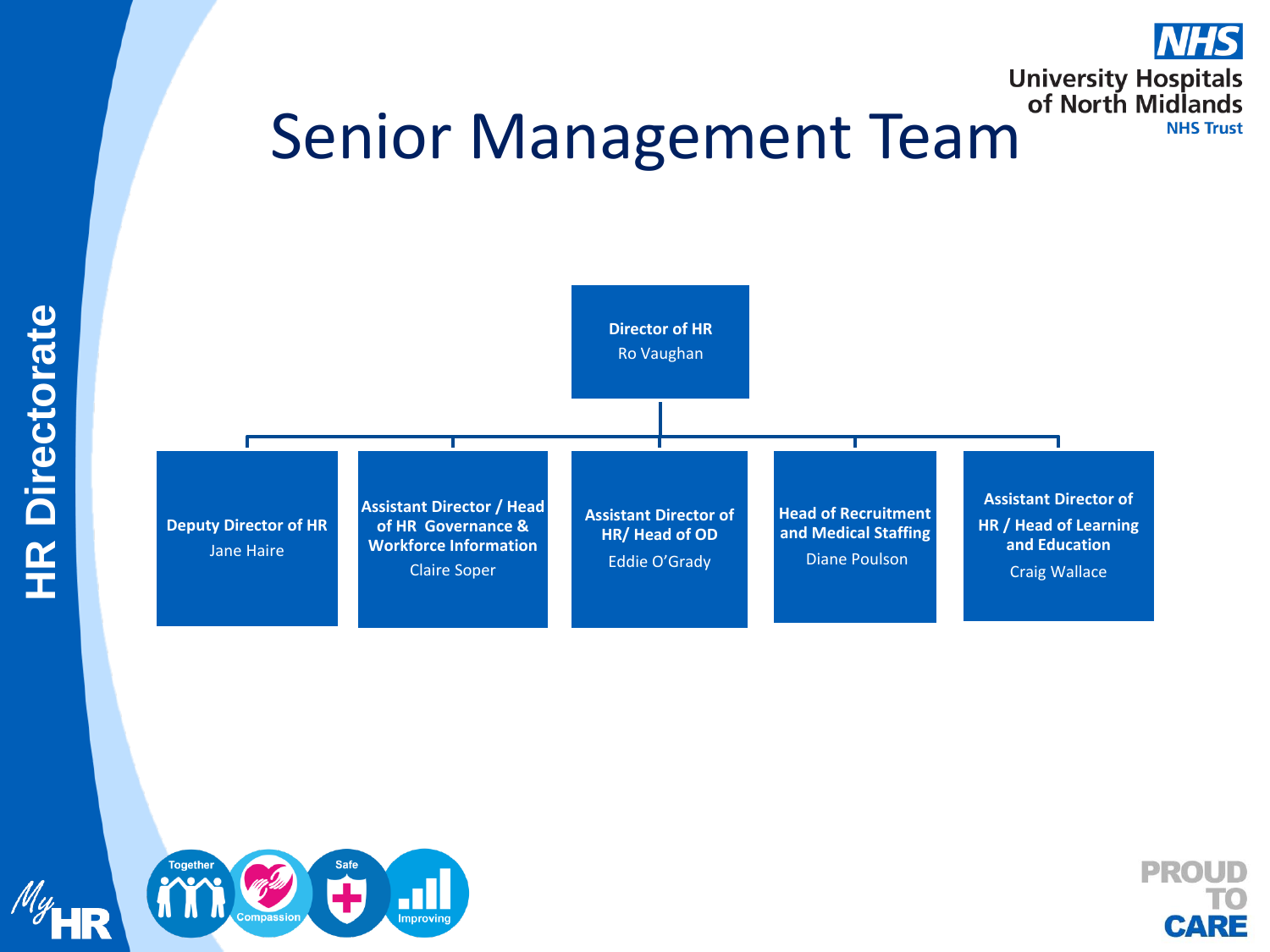## Corporate Team HR Operations







**NHS** 

**NHS Trust** 

**University Hospitals<br>of North Midlands**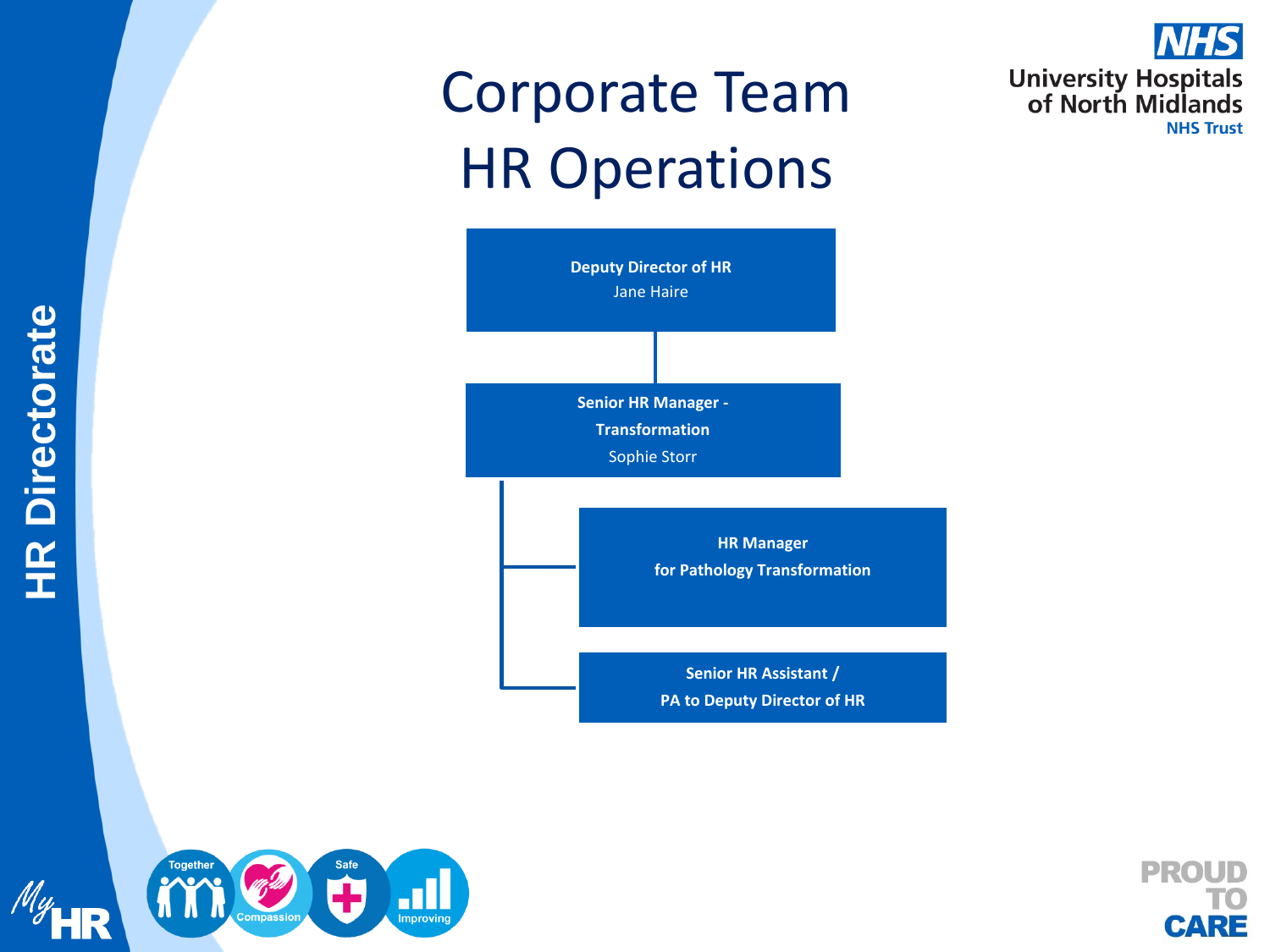### HR Business Partner Team







**NHS** 

**NHS Trust** 

**University Hospitals<br>of North Midlands**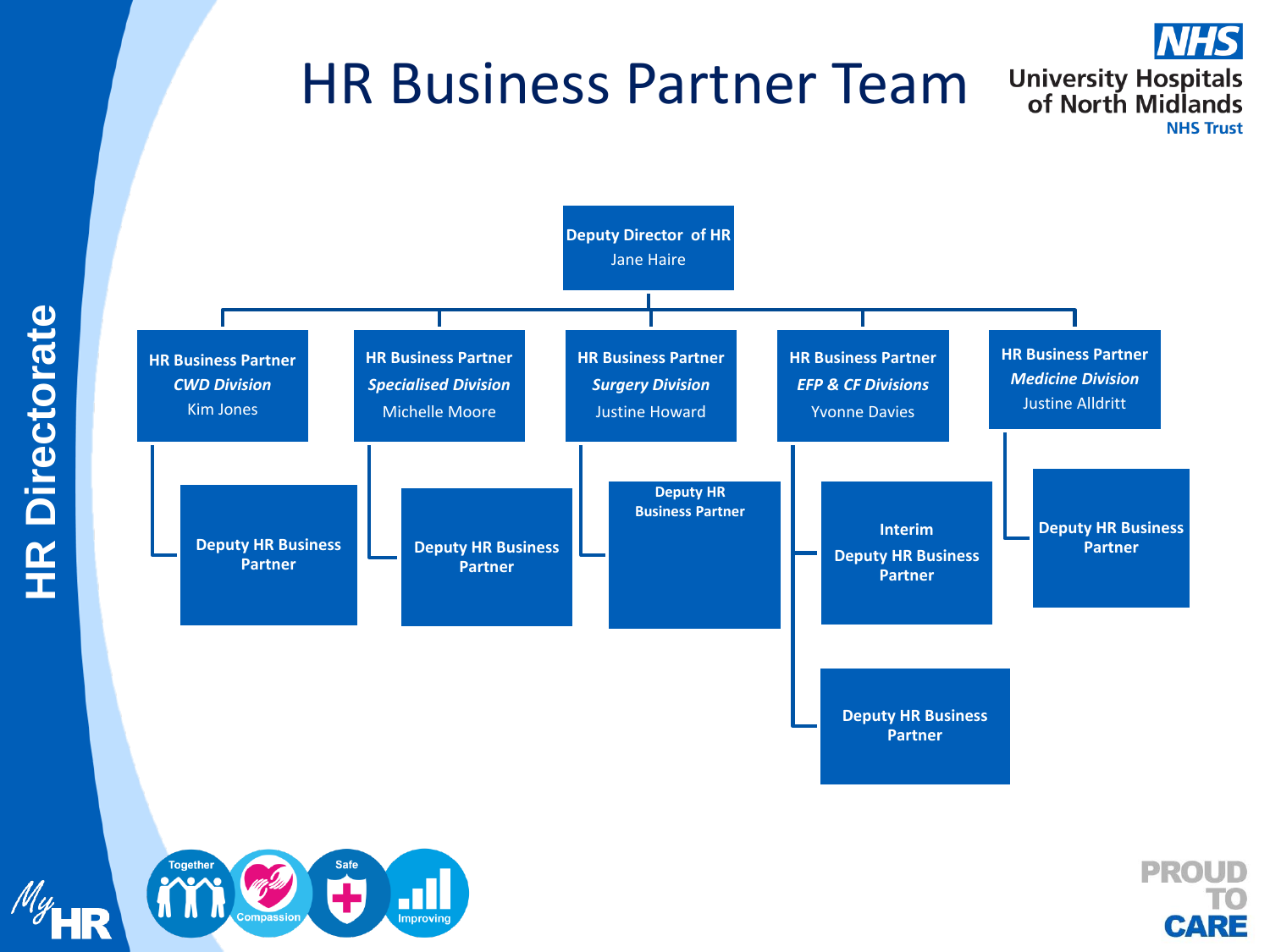## Employee Relations Team







**NHS** 

**University Hospitals<br>of North Midlands**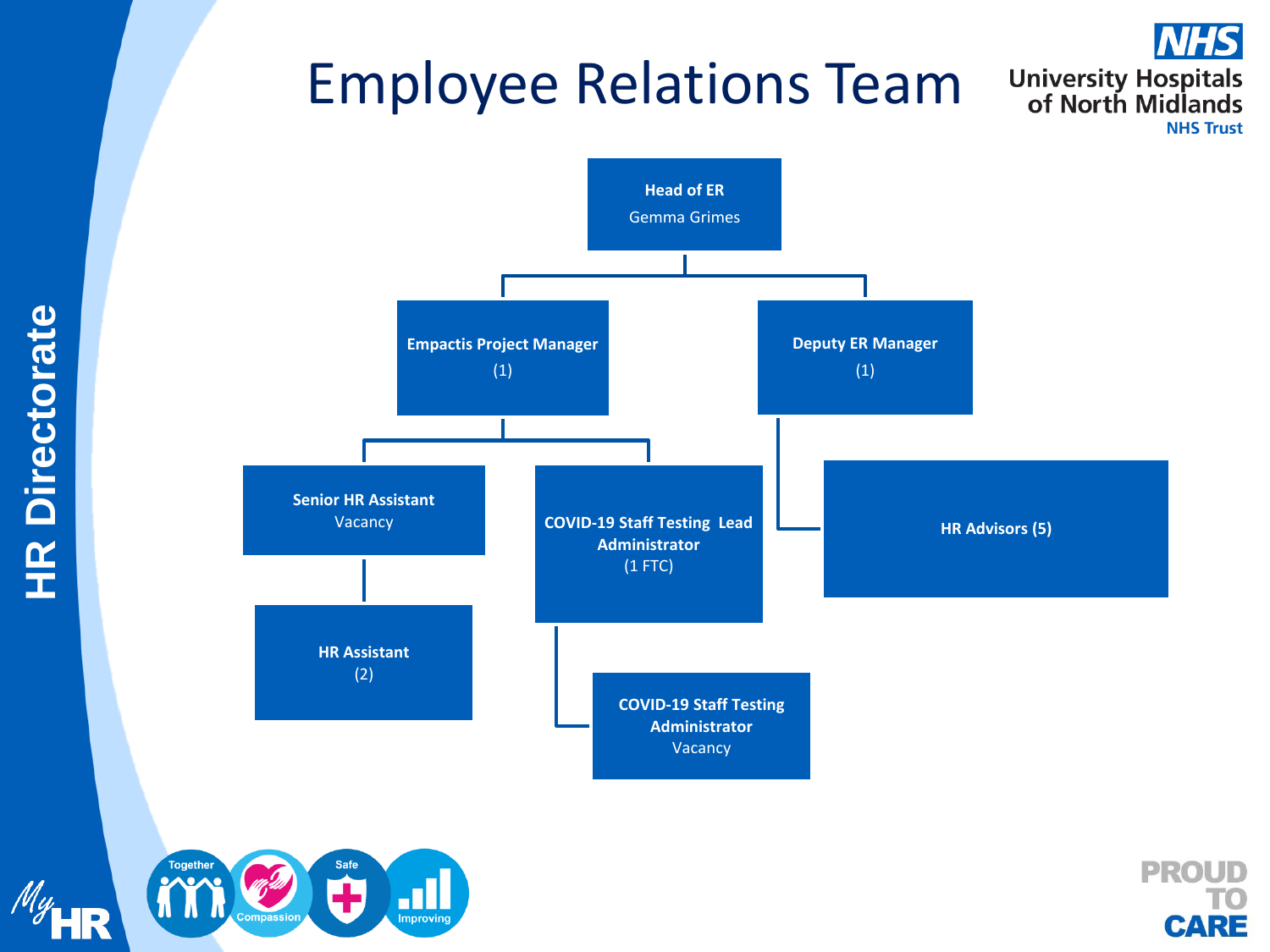## People & Organisational University Hospitals Development Team

**CARE** 

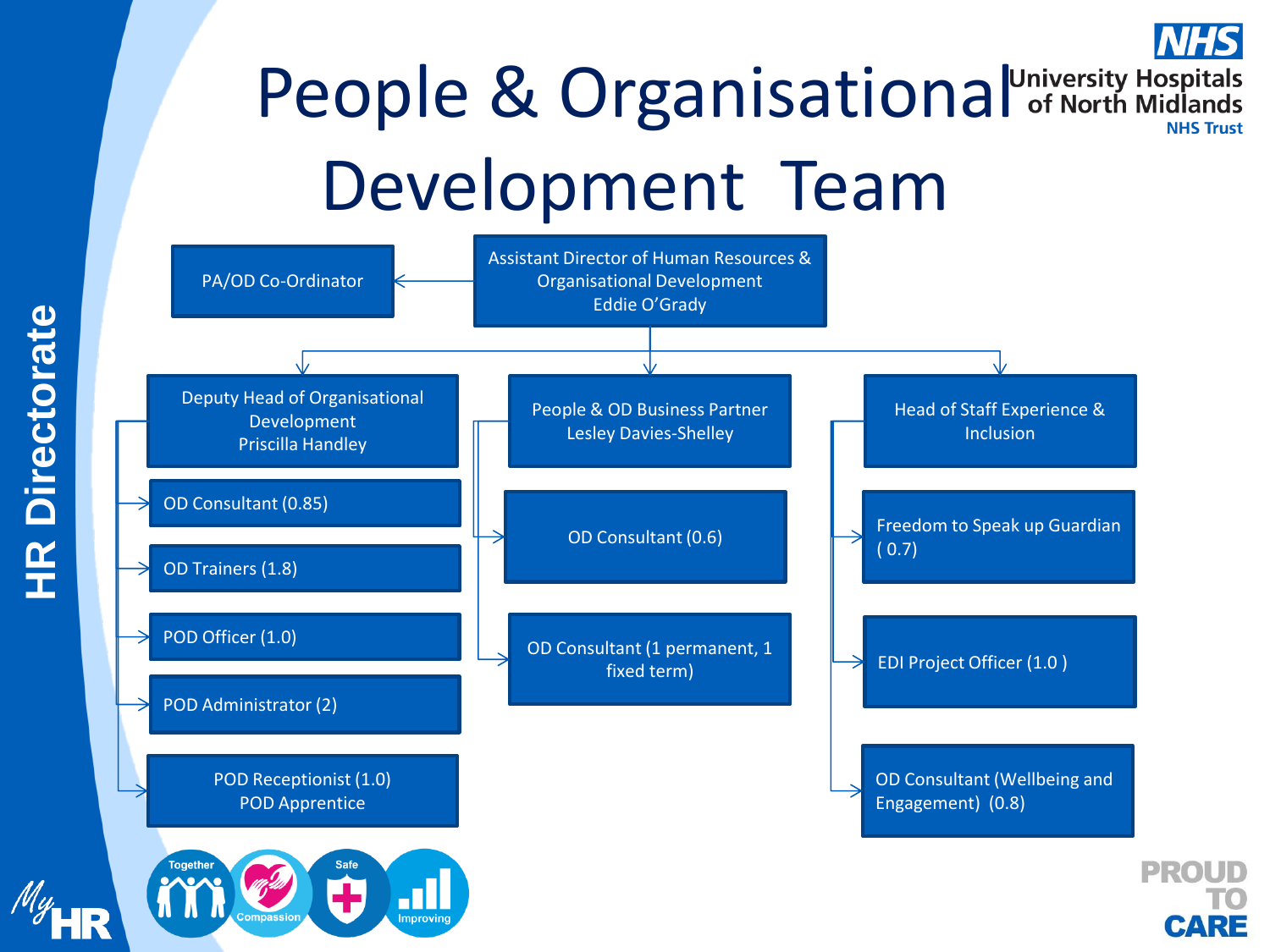## Workforce Information Team







**NHS** 

**NHS Trust** 

**University Hospitals<br>of North Midlands** 

**HR Directorate HR Directorate**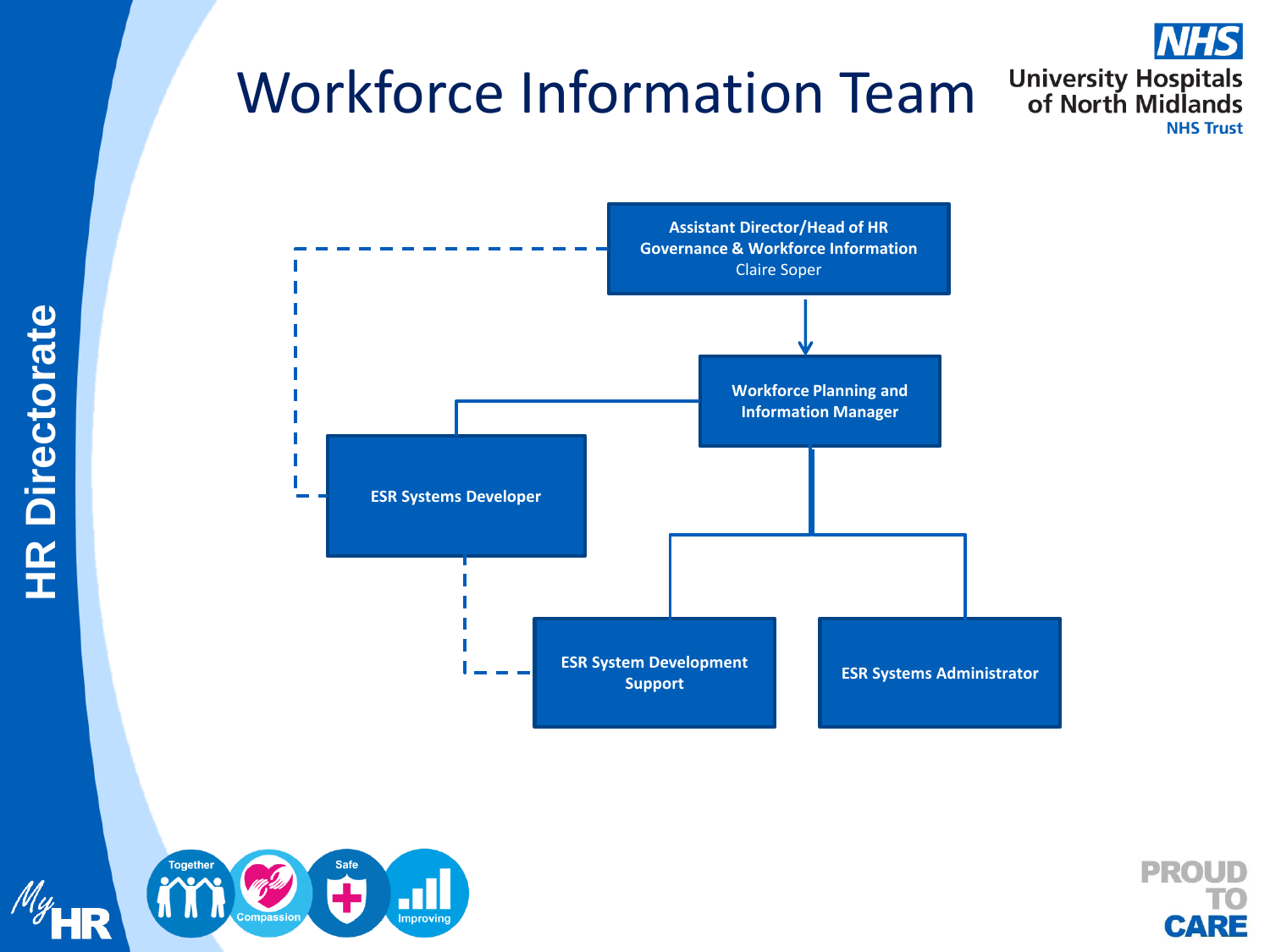### Learning Education and Widening **University Hospitals<br>of North Midlands** Participation Team

**NHSI** 

**NHS Trust**